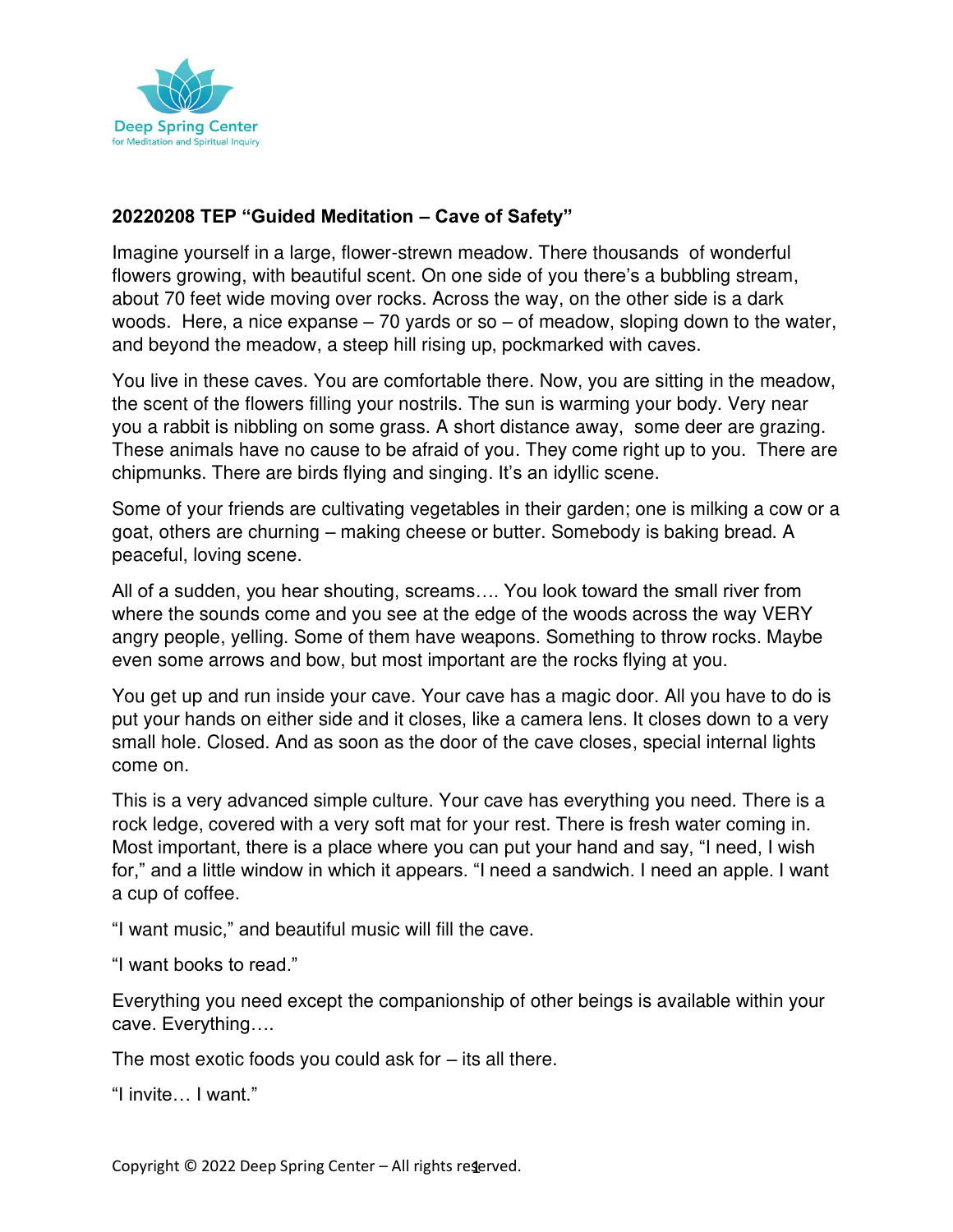

The door is closed. You can hear the rocks pounding against the outside wall of the cave, but you know that you are safe. Hours pass, the rocks hitting the cave wall. Slowly the sound dies away. You have no watch, no way to tell time but you would guess the day is just about passed, and night is falling.

You want to go out but you feel, "Maybe they came across the river. Maybe they are out there with weapons."

You stay inside. You stay within that cave.

It is soundproofed except for the rocks that would be hitting, which would hit with a thud. You can't hear voices.

There is fresh air; there is food, there is water; there are music and books. No TV, no news. But plenty to hold your interest, plenty to enjoy; you are comfortable….

How long will you stay there?

Nothing can come in and harm you, but your beloved friends and family and all those dear animals and the flowers and the food crops… what has happened to them?

Only one person to a cave.

You cannot bring anyone else into your cave. You can always go out. Remember that this door opens like an aperture – you can open it just a small amount and peek out, hoping that nobody is outside and going to poke you in the eye. You can look out, or you can open it a bit more and put your head out.

So, you don't have to step out. You can emerge gradually.

Silently find yourself in this situation. [Instructions to take about minimum ten minutes to do this.]

"What keeps me in my own cave, seemingly safe and yet isolated, losing the connection and the love that are my birthright as a human?"

"What invites me out?"

"How does it feel to come out?"

[Please don't think too much about it, just quietly allow yourself to be in the cave – to experience the safety and the isolation – both. To experience not just the curiosity but the yearning for connection, for what which you love….]

"What allows you to open your heart and to come out?"

Be in your cave. [Spend some time with this over the next week.]